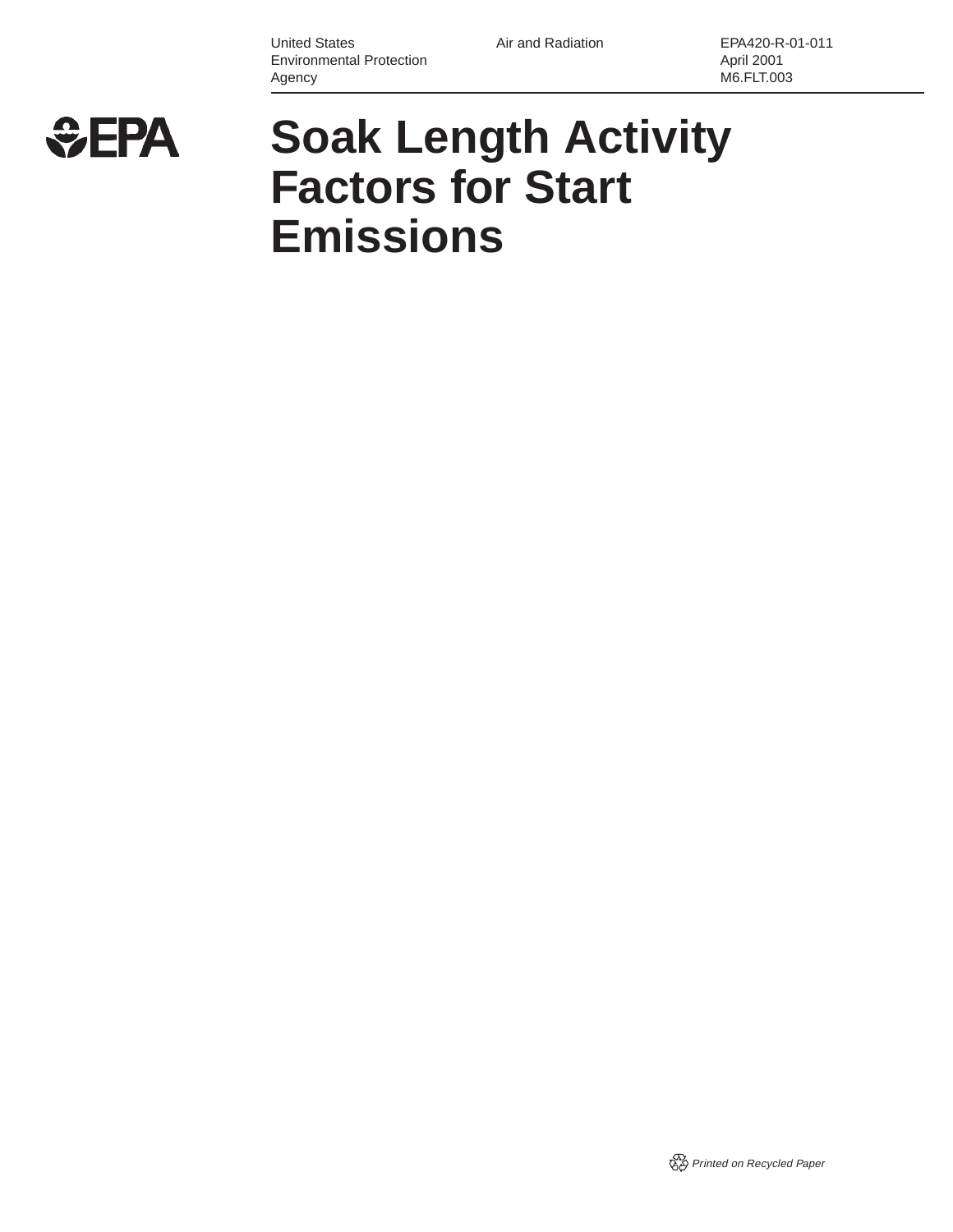# **Soak Length Activity Factors for Start Emissions**

# M6.FLT.003

Edward L. Glover David J. Brzezinski

Assessment and Standards Division Office of Transportation and Air Quality U.S. Environmental Protection Agency

# *NOTICE*

*This technical report does not necessarily represent final EPA decisions or positions. It is intended to present technical analysis of issues using data which are currently available.* The purpose in the release of such reports is to facilitate the exchange of *technical information and to inform the public of technical developments which may form the basis for a final EPA decision, position, or regulatory action.*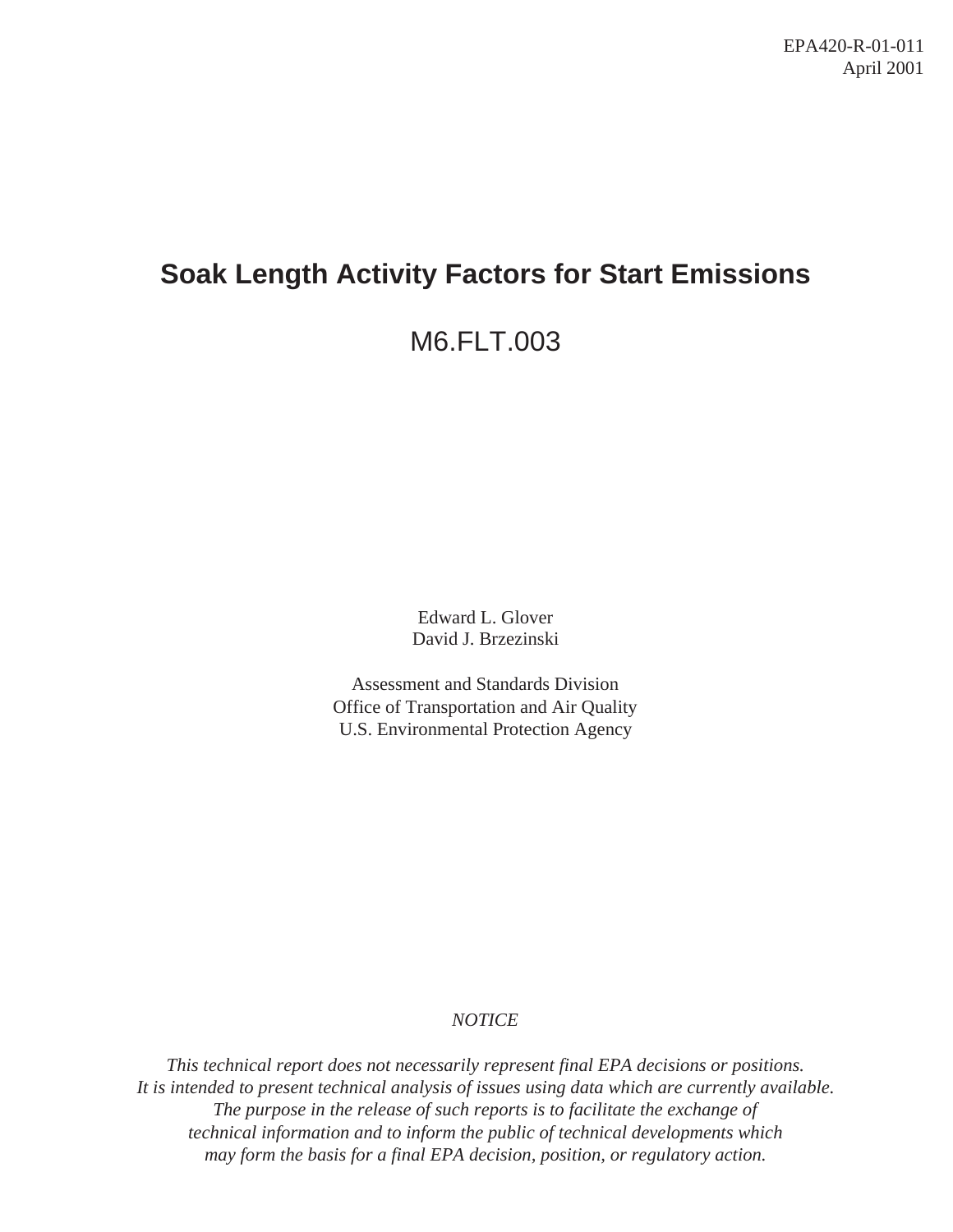#### <span id="page-2-0"></span>**1.0 INTRODUCTION**

MOBILE6 will compute and report (as a user option) hourly emission factors for start, running, and evaporative emissions. These outputs will be in addition to the standard daily emission estimates which are currently calculated by MOBILE5. The hourly emission factors will allow the MOBILE6 model to provide more precise output that accounts for the time of day that vehicle emissions occur. The temporal distribution of emissions is an important factor in the formation of diurnal evaporative and start emissions.

The hourly emission estimates require considerable vehicle activity information and analysis. The term "activity" refers to the vehicle's operating mode such as running, idling, parked (soaking), etc. The specific activity information needed for emissions estimates includes soak durations, time of soak, trip lengths in minute and miles, time of trip, timing of the soak with respect to the engine operation (before or after) and other information. This document (M6.FLT.003) discusses the issue of vehicle soak time only as it pertains to start emissions. Other activity estimates needed to develop daily emission factors for exhaust, diurnal, running loss or resting loss emissions are documented in MOBILE6 documents (M6FLT004, M6FLT005, and M6FLT006).

## **2.0 DATA SOURCES USED**

The primary data source for this analysis are the EPA instrumented vehicle studies conducted in Baltimore and Spokane. In these studies, instrumentation to monitor vehicle usage was installed with the motorists' permission on 168 randomly selected vehicles while they were tested at an Inspection / Maintenance (I/M) station. The motorists returned one or two weeks later to have the instrumentation removed. Information from more than 8,500 vehicle-trips was recorded. The raw data collected from the studies were processed by the Radian Corporation under EPA contract to create a "trip characteristics" file. This processed file was used to develop the hourly soak time distributions. For more details regarding the instrumented vehicle studies and the data processing, please refer to the document "Travel Trip Characteristics Analysis" Final Report under EPA Contract 68-C1-0079 WA 2-05 with Sierra Research.

# **3.0 METHODOLOGY**

This section describes the basic methodology used to develop the soak activity estimates used in the calculation of start emissions. The process involved several steps. These are discussed below.

#### 3.1 Definition of a Soak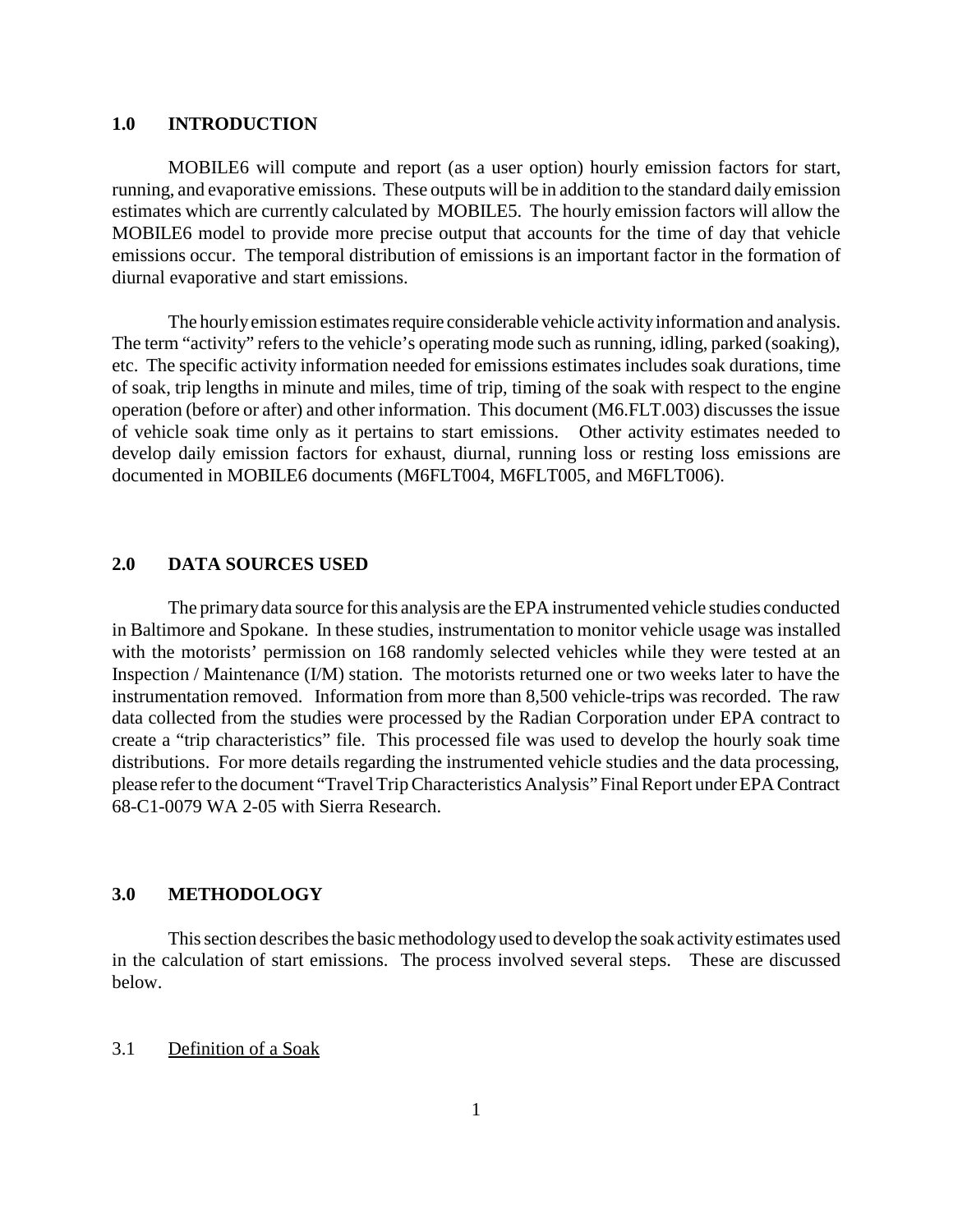a "cold start". Vehicle start emissions which are defined as "cold start" are assumed not to vary For the purpose of activity estimates for start emissions, a soak is defined as the duration of time preceding a vehicle start in which the vehicle's engine is not operating, and the ensuing vehicle start did not result in a stall (stalls were removed from the database). Throughout this document the duration of the soak in units of time will be referred to as the "soak length". Also, by convention, if this soak period preceding the vehicle start is less than 12 hours then the engine start is a "hot start". If the soak period preceding the vehicle start is more than 12 hours then the engine start is based on the prior soak length (as long as the length exceeds 12 hours). The 12 hour period was chosen for consistency with the Federal Test Procedure definition of a cold start.

#### 3.2 Hourly Intervals

 a duration of one hour. These start at 6:00AM and run through 7:59:59PM. The fourteenth hour The 24 hour day was divided into 14 different hourly groups. Thirteen of these groups have contains the remaining nighttime and early morning hours as one interval. Collapsing these hours into one was done for three reasons: (1) the emissions contributed during the night have a relatively smaller impact on daily ozone or CO formation than those contributed during the morning or day, (2) there were relatively little data for these time periods, and (3) what data were available produced results which showed very little hour to hour variance. The hourly intervals are shown in Table 1.

# 3.3 Factors Affecting Start Activity Values

#### 3.3.1 Weekdays Versus Weekends

For a number of the soak parameters, a significant difference existed between the value for the weekday and the value for the weekend. Conceptually this make sense since most motorists have different usage patterns for their vehicles on weekdays than on weekends. Differences may also exist for the various days of the week; however, the database was too small to reliably discern these differences.

The MOBILE6 model will distinguish between weekend and weekday in terms of activity and emissions, and a user input will be required to tell the model which one is to be reported. The default will likely be the "weekday."

| Table 1<br><b>Hourly Intervals</b>                                       |         |              |  |  |  |  |
|--------------------------------------------------------------------------|---------|--------------|--|--|--|--|
| <b>MOBILE6 Hourly Index</b><br><b>Military Time Range</b><br><b>Time</b> |         |              |  |  |  |  |
|                                                                          | $6 - 7$ | 6 am to 7 am |  |  |  |  |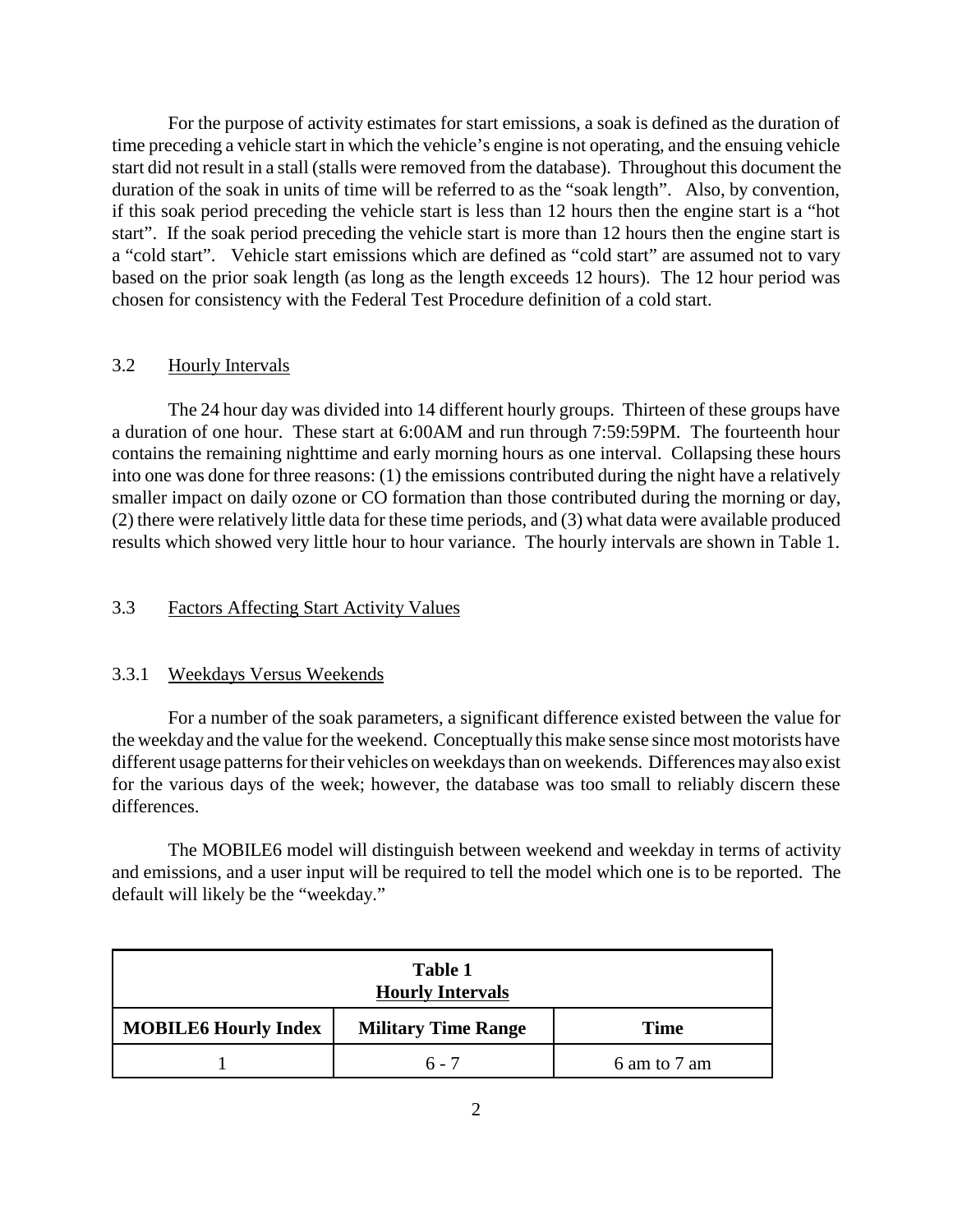| $\overline{2}$ | $7 - 8$            | 7 am to 8 am   |  |  |
|----------------|--------------------|----------------|--|--|
| 3              | $8 - 9$            | 8 am to 9 am   |  |  |
| 4              | $9 - 10$           | 9 am to 10 am  |  |  |
| 5              | $10 - 11$          | 10 am to 11 am |  |  |
| 6              | $11 - 12$          | 11 am to noon  |  |  |
| 7              | $12 - 13$          | noon to 1 pm   |  |  |
| 8              | $13 - 14$          | 1 pm to 2 pm   |  |  |
| 9              | $14 - 15$          | 2 pm to 3 pm   |  |  |
| 10             | $15 - 16$          | 3 pm to 4 pm   |  |  |
| 11             | $16 - 17$          | 4 pm to 5 pm   |  |  |
| 12             | $17 - 18$          | 5 pm to 6 pm   |  |  |
| 13             | $18 - 19$          | 6 pm to 7 pm   |  |  |
| 14-24          | 19 - 24 and 24 - 6 | 7 pm to 6 am   |  |  |

#### 3.3.2 Vehicle Type and Model Year

The vehicle "start" activity parameters such as the number of trips per day, and the distribution of soak time after the trip end were also investigated by vehicle type or vehicle age. Slight differences were found between cars and trucks in terms of starts per day, with trucks having slightly more starts per day (shown in Table 2a). However, little significant difference in the hourly soak length distributions were found between cars and trucks or even by vehicle model year. The lack of difference in the hourly distributions between cars and trucks was not particularly surprising since the number of trips per day are fairly similar, and most light trucks today play virtually the same role as cars. Exceptions might be in rural areas or heavily industrial areas where light trucks more frequently are used to haul equipment or products.

 than 10 years old at the time of the testing. This was also too small a sub-sample to further split into The lack of difference between model years is a little more surprising. One would expect an older vehicle to have a higher percentage of longer soaks, and possibly shorter trips (i.e., the vehicle sits more and goes on fewer long trips because it is a second vehicle). However, a limited analysis of the data did not conclusively demonstrate these hypotheses. One reason might be the relatively small sample of older vehicles. For example, less than 15 percent of the vehicle sample were more 28 hourly and weekday/weekend groups, and still obtain reasonable results. The other reason might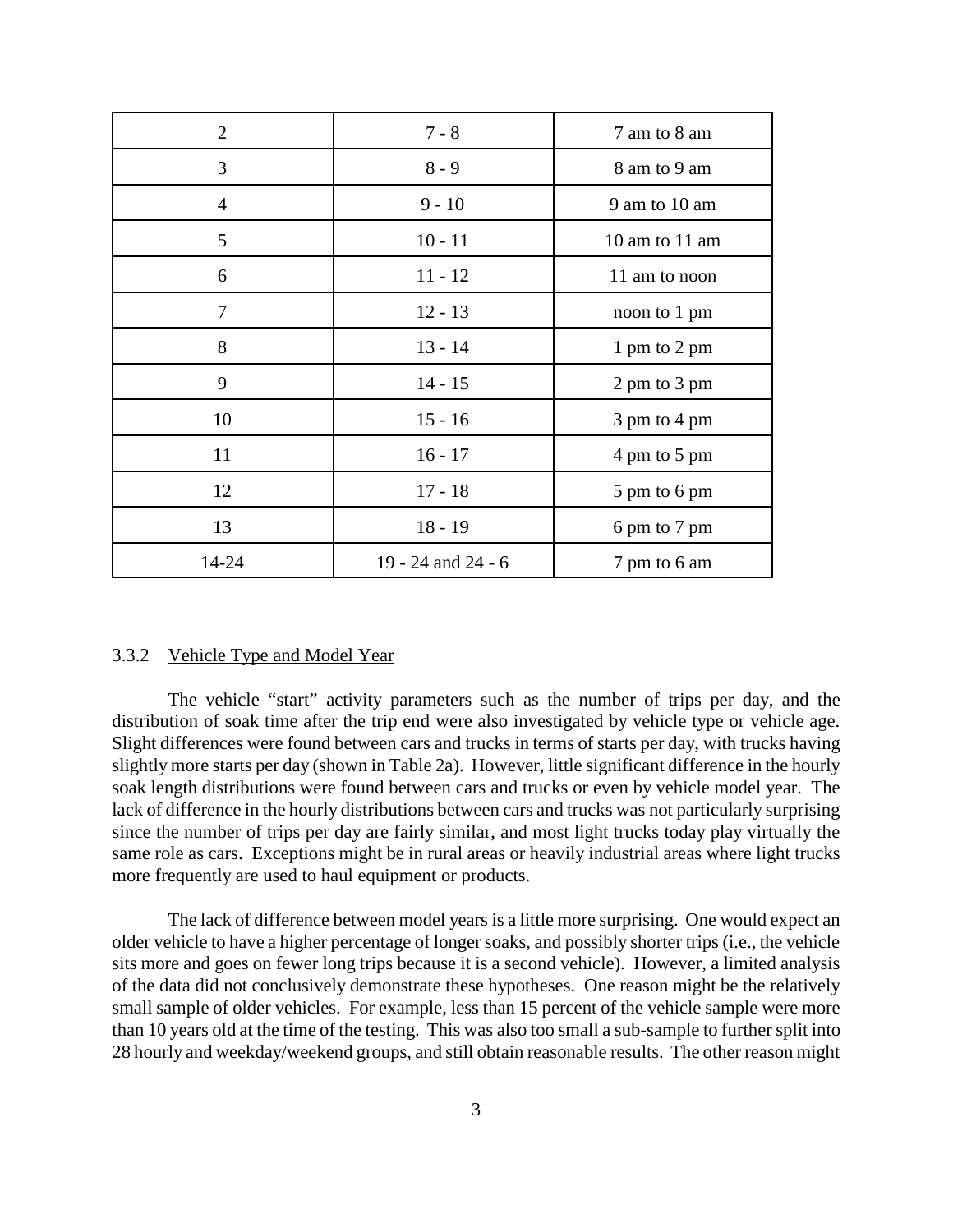be recruitment process which was biased to obtain vehicles which were a motorists' primary vehicles rather than spare second vehicles. As a result, the hourly distributions of soak length shown in Tables 3a and 3b and 4a and 4b represent both cars and trucks and all vehicle ages.

Since the default MOBILE6 hourly activity estimates are based exclusively on 168 vehicles, and thus cannot possibility reflect all geographical areas, times, or other variables, the user will have the option of providing data on soak length prior to vehicle starts into the MOBILE6 model from an external file.

# 3.4 Starts per Car-Day

 estimates were developed. There is one estimate for each combination of car versus truck and The first necessary parameter in the model is the estimate for starts/car-day. Four different weekday versus weekend. These are average values obtained from the instrumented vehicle database. The values are shown in Table 2a.

| Table 2a<br><b>Starts per Car per Day</b> |  |         |         |  |  |
|-------------------------------------------|--|---------|---------|--|--|
| <b>Trucks</b><br>Cars                     |  |         |         |  |  |
| Weekend<br>Weekday                        |  | Weekday | Weekend |  |  |
| 7.28<br>5.41<br>8.06<br>5.68              |  |         |         |  |  |

#### 3.5 Daily Start Distribution by Time of Day Increment

Table 2b contains the distribution of the vehicle starts by hourly group. An estimate is provided for each of the fourteen groups, and separate estimates are provided for weekends and weekdays. For example, Table 2b shows that approximately 2.04 percent of the starts occur during the period from 6:00 AM to 6:59:59 AM. The data which underlies Table 2b were obtained from the instrument vehicle database. Each column sums to 100 percent.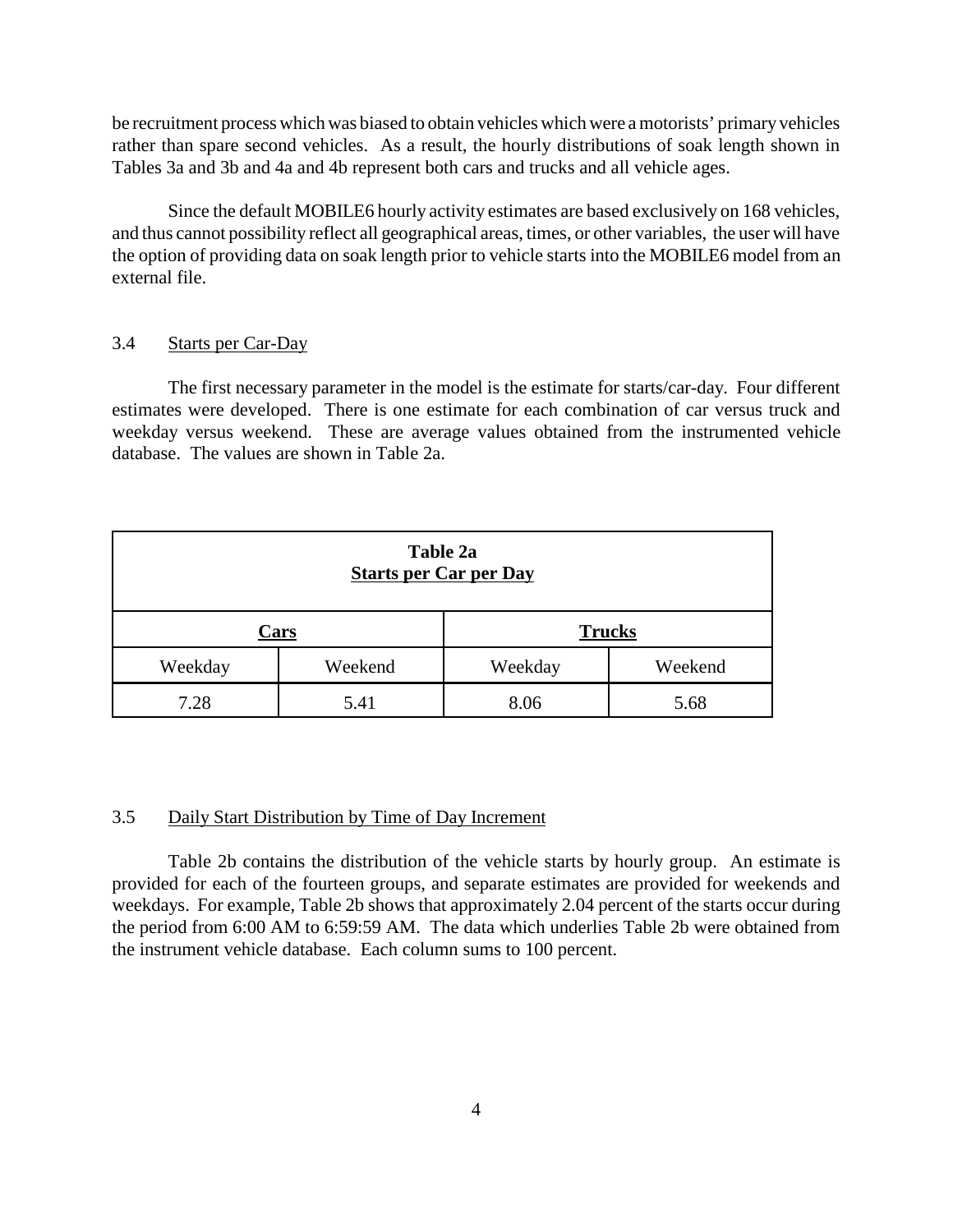| <b>Table 2b</b><br><b>Distribution of Starts by Hour</b> (in percent) |       |       |  |  |  |  |  |
|-----------------------------------------------------------------------|-------|-------|--|--|--|--|--|
| <b>MOBILE6 Hourly Index</b><br>Weekday<br>Weekend                     |       |       |  |  |  |  |  |
| $\mathbf{1}$                                                          | 2.04  | 0.91  |  |  |  |  |  |
| $\overline{2}$                                                        | 5.54  | 1.93  |  |  |  |  |  |
| 3                                                                     | 6.02  | 3.10  |  |  |  |  |  |
| $\overline{4}$                                                        | 4.73  | 6.45  |  |  |  |  |  |
| 5                                                                     | 5.16  | 6.91  |  |  |  |  |  |
| 6                                                                     | 6.72  | 7.97  |  |  |  |  |  |
| $\tau$                                                                | 8.07  | 10.16 |  |  |  |  |  |
| 8                                                                     | 7.30  | 7.26  |  |  |  |  |  |
| 9                                                                     | 8.04  | 8.89  |  |  |  |  |  |
| 10                                                                    | 8.98  | 7.36  |  |  |  |  |  |
| 11                                                                    | 8.41  | 8.02  |  |  |  |  |  |
| 12                                                                    | 7.73  | 7.11  |  |  |  |  |  |
| 13                                                                    | 6.02  | 6.15  |  |  |  |  |  |
| 14-24                                                                 | 15.24 | 17.78 |  |  |  |  |  |

### 3.6 Soak Length Distribution Within Each Hourly Group

 minute distribution saves computing time and memory. The time intervals represented by these 70 The MOBILE6 model will contain a soak length distribution for each of the 14 hourly groups, and for both weekdays and weekends. As a result, there will be 28 soak length distributions. Each of the 28 distributions contains 70 values. The use of 70 values to represent the entire 720 soak lengths are shown in the leftmost column in Table 3a and 3b and Table 4a and 4b. Tables 3a and 3b show the soak length distributions for weekdays, and Table 4a and 4b show the soak length distributions for weekends. The first column in the tables is the soak length interval in minutes.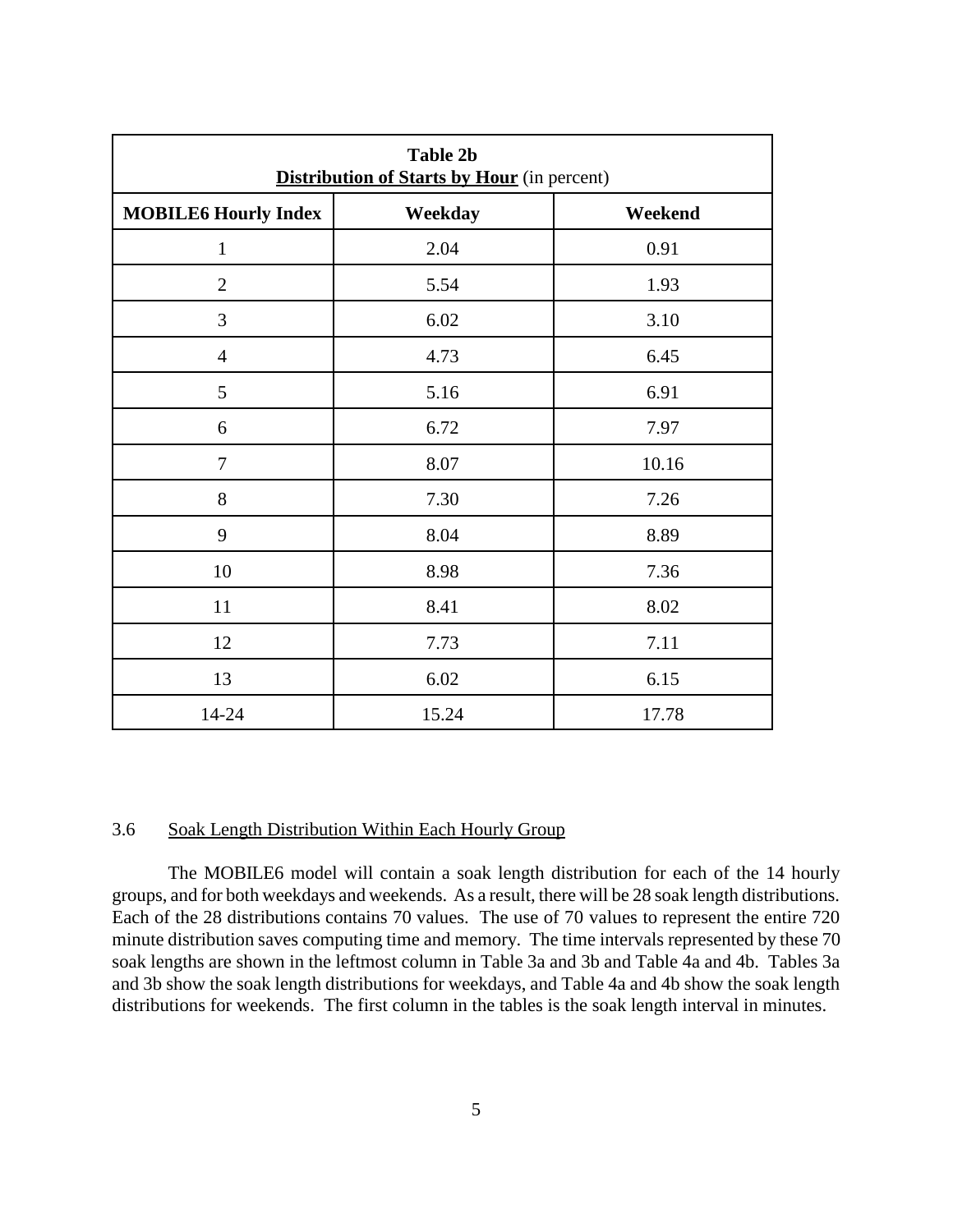distributions. Each entry in a given column represents the precentage of the distribution for a given The remaining columns in Tables 3a and 3b and Tables 4a and 4b are the soak length interval. For example, in Table 3a the column labeled "six" represents 6:00AM to 6:59:59 AM. The first entry in the column (1.55039%) is the percent of soaks that occur between 6:00AM to 6:59:59 AM that are less than one minute which were not stalls. The remaining entries in the column are analogous. The final entry at 720+ is the percent of soak which are longer than 720 minutes (45.7364%). Summing the column should give a total value of 100 percent. Vehicle stalls were not used.

 group was necessary because no smooth functional form could be found which adequately fit the data for all of the groups. This can be seen in Figure 1 which shows the cumulative distribution 8 - 9 AM group (denoted as "eight" in the legend), and the weekday 1 - 2 PM group (denoted as The use of a lookup table to contain the cumulative soak length distribution of each hourly versus soak length for the weekday 6 - 7 AM group (denoted as "six" in the legend), the weekday "thirteen" in the legend). Notice the considerable differences between these distributions, and their difficult to fit data profiles. For example, the 6 to 7 AM distribution tends to rise quickly to 20 percent, level off around 20 percent until 450 minutes, and then start an upward movement. This is in direct contrast to the cumulative distribution of the 1 to 2 PM group which shows a very rapid rise at first and an asymptotic shape as 720 minutes is approached.

### 3.7 Using the Soak Activities in the MOBILE6 Model

#### 3.7.1 Hourly Start Emission Calculations

 through 4b. As noted in Section 3.6 there are 70 intervals, some of which last longer than one The start emission effects for each of the 70 soak length intervals in grams (see document M6.STE.003) are multiplied by the analogous soak length activity percentages shown in Tables 3a minute, rather than 720 one minute intervals. An average start emission value (in grams) for a given hourly group is obtained by summing the 70 start emission and activity products together. This sum is then multiplied by the number of starts per day per vehicle which occur in the given hourly group to produce the average start emission emission level for the given hourly group. This procedure was repeated for all of the 14 hourly and weekday and weekend groups to produce an average hourly start emission value for each group. These hourly average start emission values will be reported by the MOBILE6 model directly.

 As an example calculation: the number of starts per vehicle for a given hourly group is calculated for the 10 to 11 AM weekday hourly group for cars by multiplying 7.28 starts/day-car x 5.16 percent (Table 2b) =  $0.376$  starts/vehicle.

#### 3.7.2 Daily Start Emission Calculations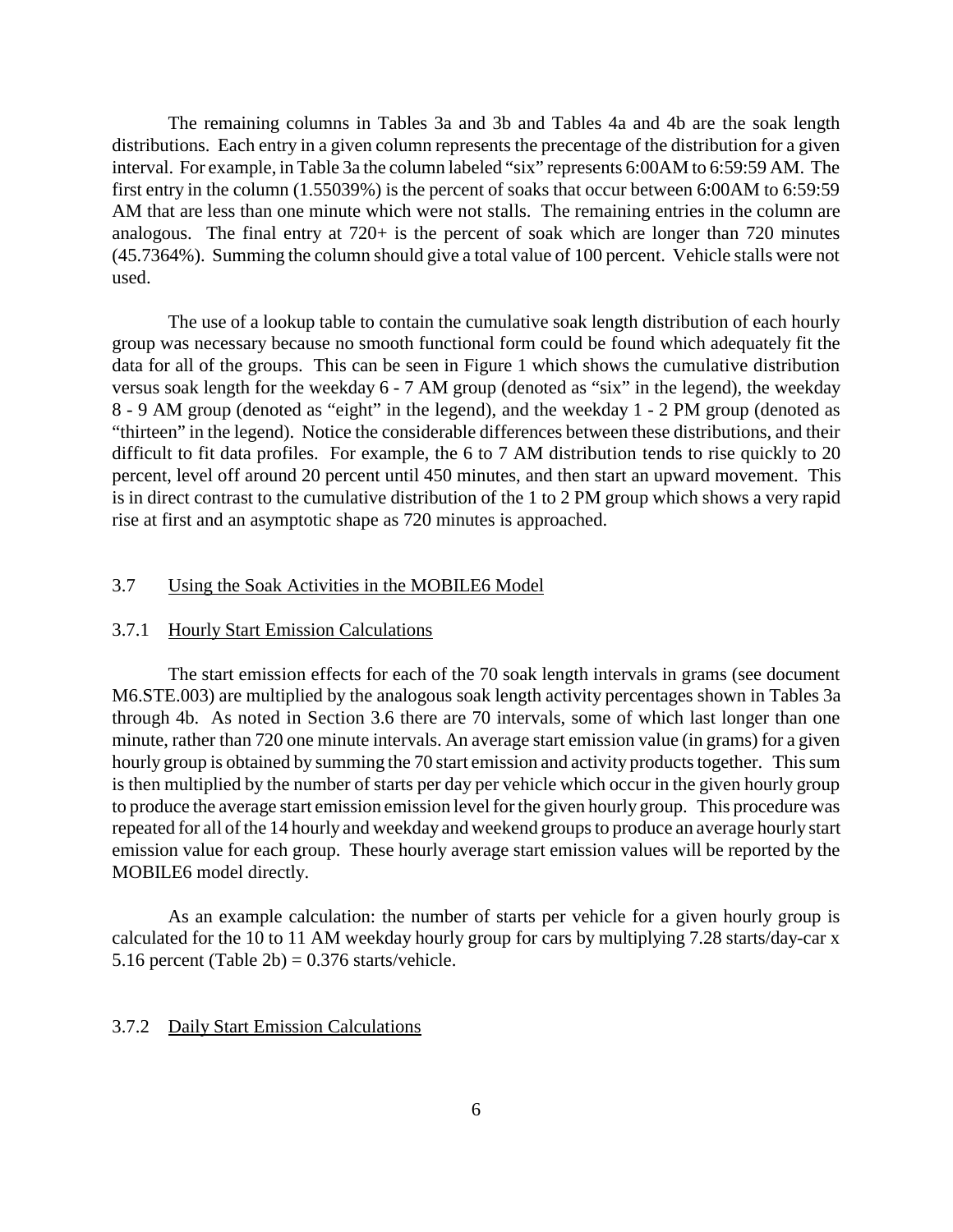hourly start emissions. The average number of starts per day are shown in Table 2a. The hourly The individual hourly start emission values will also be used to calculate an average daily start emission value in MOBILE6. This value is analogous to those reported by MOBILE4 and MOBILE5. It is the product of the number of starts per day, and a weighted average of the average weighting factors used to weight the hourly groups together are the values shown in Table 2b.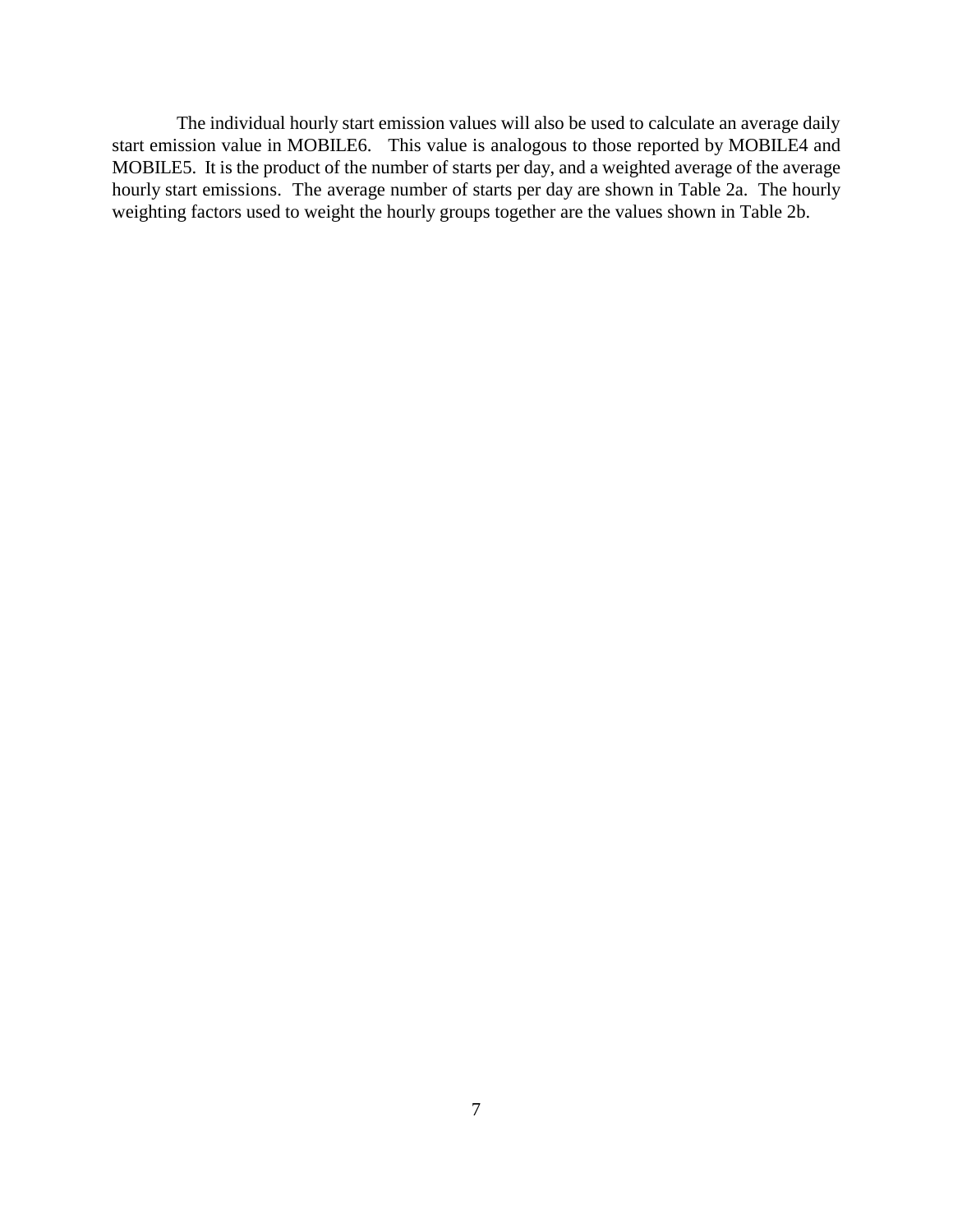|                 |                    |                    | Table 3a           |                    |                    |                    |                    |
|-----------------|--------------------|--------------------|--------------------|--------------------|--------------------|--------------------|--------------------|
| time            | six                | seven              | eight              | Weekdays<br>nine   | ten                | eleven             | twelve             |
| 0               | 1.55039            | 2.51397            | 2.86458            | 0.66890            | 1.54321            | 2.10280            | 1.71756            |
| 1               | 3.87597            | 2.51397            | 4.42708            | 4.68227            | 6.17284            | 1.86916            | 4.96183            |
| 2               | 3.10078            | 6.14525            | 4.16667            | 5.01672            | 6.17284            | 4.67290            | 5.53435            |
| 3               | 2.32558            | 3.35196            | 3.12500            | 5.35117            | 4.01235            | 4.90654            | 4.96183            |
| 4               | 1.55039            | 3.07263            | 2.34375            | 2.67559            | 4.01235            | 4.67290            | 4.77099            |
| 5               | 0.77519            | 0.55866            | 2.34375            | 2.00669            | 2.16049            | 3.27103            | 2.48092            |
| 6               | 0.77519            | 0.83799            | 3.38542            | 2.34114            | 3.39506            | 3.73832            | 3.81679            |
| 7               | 0.00000            | 1.11732            | 2.08333            | 1.00334            | 1.23457            | 3.27103            | 2.09924            |
| 8<br>9          | 1.55039            | 0.55866            | 1.30208            | 1.33779            | 0.61728            | 1.16822            | 2.09924<br>1.71756 |
| 10              | 0.77519<br>0.77519 | 0.27933<br>0.55866 | 0.26042<br>2.60417 | 0.66890<br>1.67224 | 0.92593<br>1.85185 | 3.03738<br>0.93458 | 0.95420            |
| 11              | 0.77519            | 0.27933            | 1.82292            | 2.00669            | 2.46914            | 1.86916            | 1.90840            |
| 12              | 0.00000            | 0.55866            | 1.30208            | 2.67559            | 1.23457            | 3.27103            | 1.90840            |
| 13              | 0.00000            | 0.55866            | 1.56250            | 1.00334            | 0.30864            | 0.93458            | 0.57252            |
| 14              | 0.00000            | 0.55866            | 1.04167            | 0.66890            | 1.23457            | 0.70093            | 1.14504            |
| 15              | 0.00000            | 0.55866            | 1.04167            | 1.00334            | 0.92593            | 1.16822            | 1.52672            |
| 16              | 0.00000            | 0.00000            | 0.52083            | 1.33779            | 0.61728            | 0.93458            | 0.95420            |
| 17              | 0.77519            | 0.27933            | 1.56250            | 1.00334            | 1.23457            | 1.40187            | 1.14504            |
| 18              | 0.00000            | 0.83799            | 1.04167            | 0.33445            | 1.23457            | 0.46729            | 0.76336            |
| 19              | 0.00000            | 0.00000            | 1.04167            | 1.00334            | 0.61728            | 0.70093            | 1.90840            |
| 20              | 0.00000            | 0.55866            | 1.30208            | 1.33779            | 1.54321            | 0.70093            | 1.33588            |
| 21              | 0.00000            | 0.83799            | 0.00000            | 0.33445            | 1.23457            | 1.16822            | 0.95420            |
| $\overline{22}$ | 0.00000            | 0.00000            | 0.78125            | 1.00334            | 0.61728            | 0.46729            | 0.57252            |
| 23              | 0.00000            | 0.00000            | 0.00000            | 0.00000            | 1.54321            | 1.40187            | 0.76336            |
| 24              | 0.00000            | 0.00000            | 0.78125            | 2.34114            | 0.61728            | 0.46729            | 0.57252            |
| 25              | 0.00000            | 0.00000            | 0.26042            | 1.00334            | 0.00000            | 0.46729            | 0.38168            |
| 26              | 0.00000            | 0.00000            | 0.52083            | 0.66890            | 0.92593            | 0.93458            | 1.14504            |
| 27              | 0.00000            | 0.00000            | 0.78125            | 0.33445            | 0.00000            | 0.46729            | 0.57252            |
| 28              | 0.00000            | 0.27933            | 0.26042            | 0.33445            | 0.00000            | 1.16822            | 0.19084            |
| 29              | 0.00000            | 0.27933            | 0.00000            | 0.33445            | 0.92593            | 0.23364            | 0.57252            |
| 30<br>32        | 0.00000            | 0.00000            | 0.26042            | 1.00334            | 0.30864            | 0.46729            | 0.38168            |
| 34              | 0.00000<br>0.77519 | 0.00000<br>0.55866 | 0.78125<br>0.78125 | 1.33779<br>0.33445 | 0.92593<br>0.61728 | 1.63551<br>1.40187 | 1.14504<br>2.09924 |
| 36              | 0.00000            | 0.00000            | 0.26042            | 0.00000            | 1.23457            | 1.16822            | 1.33588            |
| 38              | 0.00000            | 0.27933            | 1.04167            | 0.66890            | 0.30864            | 0.46729            | 0.57252            |
| 40              | 0.00000            | 0.00000            | 0.52083            | 1.00334            | 1.23457            | 1.40187            | 0.76336            |
| 42              | 0.00000            | 0.00000            | 0.00000            | 1.33779            | 0.92593            | 0.46729            | 1.14504            |
| 44              | 0.00000            | 0.27933            | 0.52083            | 0.66890            | 1.23457            | 1.40187            | 0.95420            |
| 46              | 0.00000            | 0.00000            | 0.00000            | 0.00000            | 0.61728            | 0.46729            | 0.95420            |
| 48              | 0.00000            | 0.55866            | 0.52083            | 2.00669            | 0.61728            | 0.93458            | 0.38168            |
| 50              | 0.00000            | 0.27933            | 0.78125            | 0.00000            | 1.85185            | 0.70093            | 0.38168            |
| 52              | 0.00000            | 0.27933            | 0.00000            | 0.33445            | 0.92593            | 0.46729            | 0.76336            |
| 54              | 0.00000            | 0.00000            | 0.00000            | 0.33445            | 0.61728            | 0.23364            | 1.52672            |
| 56              | 0.00000            | 0.27933            | 0.00000            | 0.33445            | 0.92593            | 0.70093            | 0.76336            |
| 58              | 0.00000            | 0.00000            | 0.26042            | 0.66890            | 0.30864            | 0.23364            | 1.33588            |
| 60              | 0.00000            | 0.00000            | 0.26042            | 0.00000            | 0.30864            | 0.00000            | 0.38168            |
| 90              | 0.00000            | 0.00000            | 1.30208            | 6.02007            | 7.40741            | 4.90654            | 5.15267            |
| 120             | 0.00000<br>0.00000 | 0.27933            | 0.26042            | 4.01338<br>2.34114 | 4.01235            | 4.90654<br>3.03738 | 2.29008<br>1.90840 |
| 150<br>180      | 0.77519            | 0.00000<br>0.00000 | 0.26042<br>0.00000 | 0.00000            | 1.85185<br>0.30864 | 3.03738            | 2.29008            |
|                 | 0.00000            |                    |                    |                    |                    | 2.33645            |                    |
| 210<br>240      | 0.00000            | 0.00000<br>0.27933 | 0.00000<br>0.26042 | 0.00000<br>0.33445 | 0.92593<br>1.23457 | 2.80374            | 1.71756<br>2.86260 |
| 270             | 0.00000            | 0.00000            | 0.00000            | 0.33445            | 0.30864            | 2.57009            | 3.62595            |
| 300             | 0.00000            | 0.27933            | 0.26042            | 0.00000            | 0.30864            | 0.00000            | 2.29008            |
| 330             | 0.00000            | 0.27933            | 0.00000            | 0.00000            | 0.61728            | 0.23364            | 0.38168            |
| 360             | 0.00000            | 0.27933            | 0.00000            | 0.00000            | 0.30864            | 0.00000            | 0.76336            |
| 390             | 0.00000            | 0.27933            | 0.00000            | 0.33445            | 0.30864            | 0.70093            | 0.00000            |
| 420             | 0.77519            | 0.55866            | 0.26042            | 0.00000            | 0.30864            | 0.23364            | 0.00000            |
| 450             | 0.77519            | 1.39665            | 0.26042            | 0.33445            | 0.00000            | 0.00000            | 0.38168            |
| 480             | 3.10078            | 1.11732            | 0.26042            | 0.00000            | 0.30864            | 0.23364            | 0.38168            |
| 510             | 5.42636            | 0.83799            | 0.00000            | 0.00000            | 0.00000            | 0.00000            | 0.00000            |
| 540             | 3.10078            | 1.11732            | 0.52083            | 0.66890            | 0.61728            | 0.00000            | 0.00000            |
| 570             | 2.32558            | 2.79330            | 1.82292            | 0.66890            | 0.61728            | 0.23364            | 0.00000            |
| 600             | 3.87597            | 1.67598            | 2.34375            | 0.66890            | 0.30864            | 0.00000            | 0.00000            |
| 630             | 1.55039            | 5.58659            | 0.78125            | 1.00334            | 0.61728            | 0.46729            | 0.38168            |
| 660             | 4.65116            | 3.63128            | 1.56250            | 0.66890            | 0.61728            | 0.46729            | 0.00000            |
| 690             | 4.65116            | 3.91061            | 1.56250            | 2.00669            | 1.23457            | 0.23364            | 0.19084            |
| 720             | 3.87597            | 3.35196            | 2.60417            | 0.33445            | 0.30864            | 0.00000            | 0.00000            |
| $720+$          | 45.73643           | 42.73743           | 35.15625           | 24.08027           | 15.12346           | 8.87850            | 6.48855            |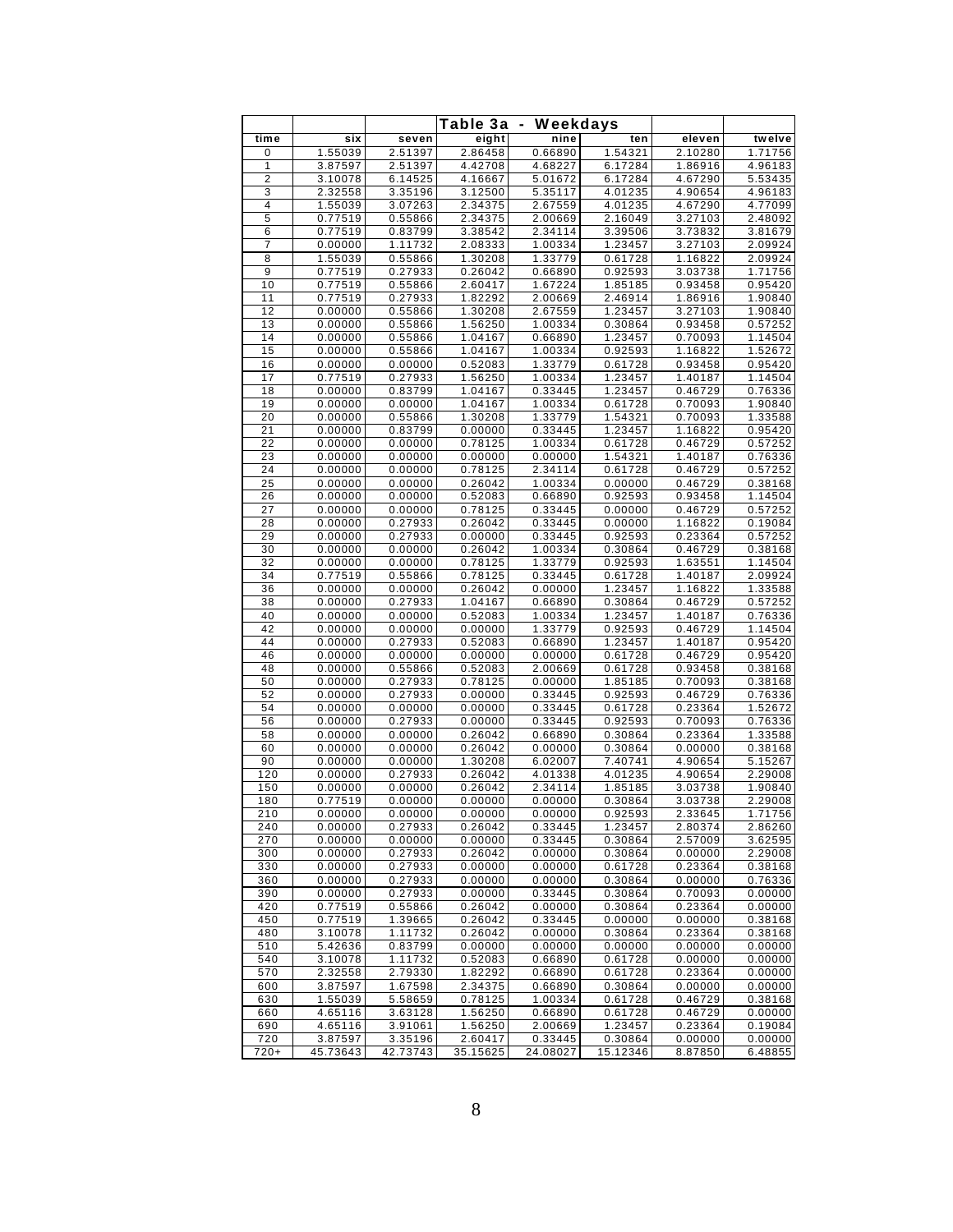|                     | Table 3b<br>Weekdays |                    |                    |                    |                    |                     |                    |
|---------------------|----------------------|--------------------|--------------------|--------------------|--------------------|---------------------|--------------------|
| time                | thirteen             | fourteen           | fifteen            | sixteen            | seventeen          | eighteen            | twenty-four        |
| 0                   | 2.15054              | 1.36452            | 1.39616            | 2.02578            | 2.61044            | 1.29870             | 1.75077            |
| 1                   | 3.87097              | 4.87329            | 3.83944            | 4.41989            | 3.61446            | 3.37662             | 3.39856            |
| $\overline{2}$<br>3 | 4.94624<br>3.87097   | 4.87329<br>4.67836 | 5.93368<br>4.71204 | 4.60405<br>4.41989 | 6.02410<br>6.62651 | 3.63636<br>3.89610  | 3.70752<br>2.88363 |
| 4                   | 4.08602              | 1.94932            | 3.49040            | 3.49908            | 3.61446            | 3.11688             | 2.26571            |
| 5                   | 3.22581              | 4.67836            | 3.66492            | 4.05157            | 2.00803            | 3.37662             | 1.75077            |
| 6                   | 3.22581              | 2.72904            | 4.01396            | 2.39411            | 2.20884            | 3.89610             | 1.54480            |
| 7                   | 2.15054              | 3.11891            | 2.61780            | 1.84162            | 2.40964            | 2.33766             | 1.64779            |
| 8                   | 2.58065              | 2.53411            | 2.61780            | 2.02578            | 1.80723            | 3.11688             | 0.72091            |
| 9<br>10             | 2.15054<br>1.29032   | 2.33918            | 1.74520            | 2.02578            | 1.40562            | 0.25974             | 0.41195            |
| 11                  | 2.58065              | 1.94932<br>1.75439 | 2.44328<br>1.57068 | 1.47330<br>2.20994 | 1.00402<br>1.40562 | 1.81818<br>1.03896  | 0.72091<br>0.72091 |
| 12                  | 1.93548              | 1.36452            | 1.57068            | 0.92081            | 1.00402            | 2.07792             | 0.72091            |
| 13                  | 1.29032              | 1.75439            | 1.22164            | 1.28913            | 1.20482            | 1.55844             | 0.51493            |
| 14                  | 1.50538              | 0.97466            | 0.69808            | 0.55249            | 1.00402            | 0.77922             | 0.92688            |
| 15                  | 1.50538              | 0.38986            | 1.04712            | 1.47330            | 1.40562            | 1.29870             | 1.33883            |
| 16                  | 0.86022              | 0.19493            | 1.04712            | 0.92081            | 0.80321            | 1.81818             | 0.61792            |
| 17<br>18            | 0.86022<br>1.07527   | 1.36452<br>1.55945 | 0.34904<br>1.22164 | 0.36832<br>1.10497 | 0.40161<br>0.80321 | 1.03896<br>0.00000  | 0.41195<br>1.13285 |
| 19                  | 1.72043              | 0.38986            | 0.69808            | 1.10497            | 1.40562            | 1.03896             | 0.61792            |
| 20                  | 0.21505              | 0.77973            | 1.04712            | 1.10497            | 0.60241            | 0.25974             | 1.02987            |
| 21                  | 1.29032              | 0.38986            | 0.87260            | 0.92081            | 0.60241            | 0.77922             | 0.41195            |
| 22                  | 2.15054              | 1.16959            | 1.04712            | 0.55249            | 0.40161            | 1.03896             | 0.72091            |
| 23                  | 0.21505              | 0.77973            | 1.04712            | 0.73665            | 1.20482            | 1.29870             | 1.13285            |
| 24                  | 1.50538              | 0.77973            | 0.69808            | 1.10497            | 1.20482            | 0.25974             | 0.82389            |
| 25<br>26            | 1.29032<br>0.86022   | 0.58480<br>0.77973 | 0.69808<br>0.17452 | 0.55249<br>0.92081 | 0.20080<br>0.80321 | 0.25974<br>0.25974  | 0.30896<br>0.30896 |
| 27                  | 0.21505              | 1.16959            | 0.34904            | 0.73665            | 1.20482            | 0.77922             | 0.41195            |
| 28                  | 1.07527              | 0.77973            | 0.52356            | 0.55249            | 0.80321            | 0.51948             | 0.41195            |
| 29                  | 0.86022              | 0.19493            | 0.34904            | 0.36832            | 0.40161            | 1.55844             | 0.30896            |
| 30                  | 0.64516              | 0.58480            | 0.52356            | 1.28913            | 0.20080            | 0.51948             | 0.61792            |
| 32                  | 0.64516              | 1.36452            | 1.22164            | 1.10497            | 1.20482            | 0.51948             | 1.13285            |
| 34<br>36            | 1.72043<br>0.86022   | 1.36452<br>1.75439 | 0.69808<br>0.34904 | 0.73665<br>1.28913 | 1.60643<br>0.80321 | 0.77922<br>0.77922  | 0.82389<br>0.92688 |
| 38                  | 1.07527              | 0.97466            | 1.22164            | 0.55249            | 0.80321            | 0.77922             | 0.51493            |
| 40                  | 0.64516              | 0.97466            | 1.39616            | 0.92081            | 0.80321            | 0.77922             | 0.92688            |
| 42                  | 1.07527              | 0.77973            | 0.52356            | 0.73665            | 1.00402            | 0.77922             | 0.20597            |
| 44                  | 0.64516              | 0.58480            | 1.04712            | 0.36832            | 0.80321            | 1.29870             | 0.41195            |
| 46                  | 1.07527              | 0.77973            | 1.22164            | 0.73665            | 0.40161            | 0.51948             | 0.72091            |
| 48<br>50            | 0.43011<br>0.64516   | 1.75439<br>0.00000 | 0.34904<br>0.17452 | 0.73665<br>0.92081 | 0.60241<br>0.60241 | 0.51948<br>0.51948  | 0.92688<br>0.30896 |
| 52                  | 0.86022              | 0.58480            | 0.34904            | 0.92081            | 0.00000            | 1.03896             | 1.23584            |
| 54                  | 0.43011              | 0.58480            | 0.52356            | 0.55249            | 1.00402            | 1.03896             | 0.92688            |
| 56                  | 0.43011              | 0.97466            | 0.87260            | 1.28913            | 0.80321            | 0.77922             | 0.82389            |
| 58                  | 0.86022              | 0.97466            | 0.52356            | 0.36832            | 0.20080            | 0.77922             | 0.82389            |
| 60                  | 0.00000              | 0.38986            | 0.17452            | 0.18416            | 1.00402            | 0.51948             | 0.51493            |
| 90<br>120           | 6.45161<br>1.93548   | 7.21248<br>4.67836 | 5.58464<br>4.01396 | 6.62983<br>4.78821 | 5.42169<br>4.81928 | 10.90909<br>4.41558 | 8.44490<br>6.48816 |
| 150                 | 3.01075              | 4.28850            | 2.44328            | 2.57827            | 2.20884            | 5.71429             | 5.87024            |
| 180                 | 1.93548              | 2.33918            | 3.14136            | 1.84162            | 2.40964            | 4.67532             | 4.84037            |
| 210                 | 1.72043              | 1.36452            | 1.22164            | 1.65746            | 2.20884            | 1.81818             | 3.29557            |
| 240                 | 2.15054              | 1.36452            | 1.04712            | 3.13076            | 0.60241            | 1.03896             | 2.88363            |
| 270                 | 1.07527              | 0.77973            | 0.69808            | 1.28913            | 2.40964            | 1.81818             | 1.64779            |
| 300<br>330          | 1.07527<br>1.07527   | 0.97466<br>0.58480 | 0.52356            | 1.28913<br>0.55249 | 1.60643<br>0.60241 | 1.03896<br>0.25974  | 1.33883<br>2.16272 |
| 360                 | 0.21505              | 0.19493            | 0.52356<br>1.04712 | 0.36832            | 1.00402            | 0.51948             | 1.13285            |
| 390                 | 1.07527              | 1.16959            | 1.91972            | 0.36832            | 0.20080            | 0.51948             | 0.92688            |
| 420                 | 0.64516              | 0.97466            | 1.57068            | 0.00000            | 0.20080            | 0.00000             | 1.02987            |
| 450                 | 0.21505              | 1.36452            | 0.87260            | 0.18416            | 0.00000            | 0.25974             | 0.72091            |
| 480                 | 0.21505              | 0.19493            | 1.57068            | 1.65746            | 1.40562            | 0.00000             | 1.54480            |
| 510                 | 0.43011              | 0.38986            | 1.39616            | 1.84162            | 2.61044            | 0.00000             | 1.95675            |
| 540<br>570          | 0.64516<br>0.00000   | 0.77973<br>0.38986 | 3.83944<br>1.91972 | 4.78821<br>0.92081 | 2.61044<br>3.21285 | 0.25974<br>0.77922  | 2.26571<br>0.92688 |
| 600                 | 0.43011              | 0.00000            | 0.17452            | 0.36832            | 1.60643            | 3.11688             | 0.30896            |
| 630                 | 0.00000              | 0.00000            | 0.34904            | 0.18416            | 1.40562            | 0.25974             | 0.61792            |
| 660                 | 0.00000              | 0.19493            | 0.00000            | 0.36832            | 0.00000            | 0.51948             | 0.92688            |
| 690                 | 0.00000              | 0.00000            | 0.00000            | 0.00000            | 0.00000            | 0.77922             | 0.61792            |
| 720                 | 0.00000              | 0.00000            | 0.00000            | 0.18416            | 0.00000            | 0.00000             | 0.41195            |
| $720+$              | 7.09677              | 4.09357            | 2.26876            | 2.02578            | 1.40562            | 1.55844             | 4.11946            |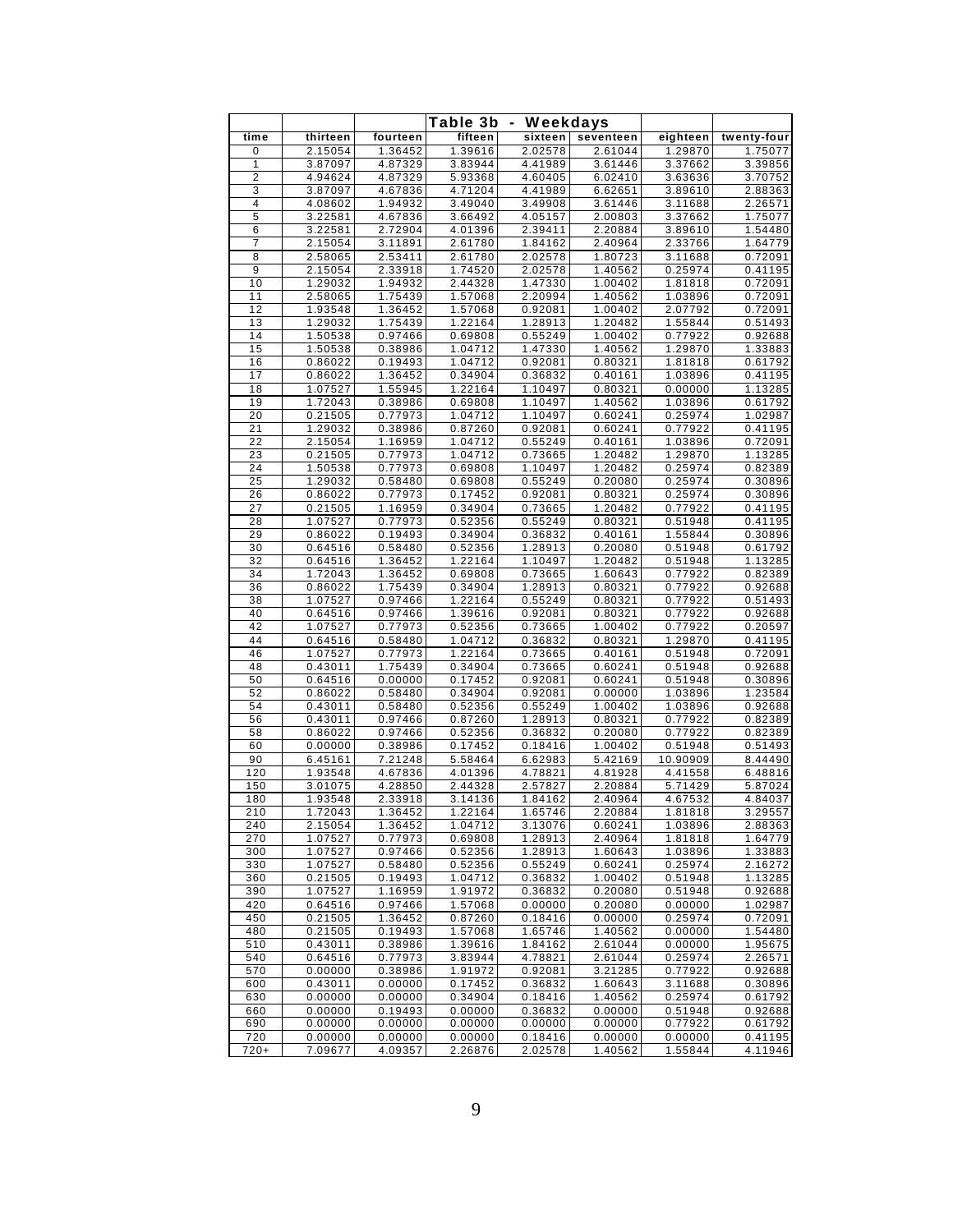|                |                    | Table 4a<br>- Weekends |                    |                    |                    |                    |                    |  |
|----------------|--------------------|------------------------|--------------------|--------------------|--------------------|--------------------|--------------------|--|
| time           | six                | seven                  | eight              | nine               | ten                | eleven             | twelve             |  |
| 0              | 0.00000            | 0.05263                | 0.00000            | 0.03937            | 0.00000            | 0.02548            | 0.01500            |  |
| 1              | 0.11111            | 0.02632                | 0.03279            | 0.02362            | 0.05147            | 0.02548            | 0.05500            |  |
| $\overline{2}$ | 0.05556            | 0.07895                | 0.01639            | 0.05512            | 0.05147            | 0.01911            | 0.05500            |  |
| 3              | 0.16667            | 0.05263                | 0.03279            | 0.05512            | 0.05147            | 0.05096            | 0.03500            |  |
| 4              | 0.05556            | 0.00000                | 0.06557            | 0.00787            | 0.03676            | 0.02548            | 0.04000            |  |
| 5              | 0.00000            | 0.02632                | 0.03279            | 0.06299            | 0.02206            | 0.03822            | 0.04000            |  |
| 6<br>7         | 0.05556<br>0.00000 | 0.00000                | 0.01639            | 0.00000<br>0.00787 | 0.03676<br>0.01471 | 0.00637<br>0.01911 | 0.02500<br>0.04500 |  |
| 8              | 0.00000            | 0.05263<br>0.00000     | 0.01639<br>0.01639 | 0.01575            | 0.02941            | 0.01911            | 0.03500            |  |
| 9              | 0.00000            | 0.00000                | 0.03279            | 0.00787            | 0.02206            | 0.03185            | 0.01500            |  |
| 10             | 0.00000            | 0.00000                | 0.00000            | 0.00787            | 0.00000            | 0.00637            | 0.01500            |  |
| 11             | 0.00000            | 0.00000                | 0.00000            | 0.00787            | 0.00000            | 0.00637            | 0.03500            |  |
| 12             | 0.00000            | 0.00000                | 0.00000            | 0.02362            | 0.01471            | 0.02548            | 0.01500            |  |
| 13             | 0.00000            | 0.00000                | 0.00000            | 0.00787            | 0.01471            | 0.01274            | 0.00000            |  |
| 14             | 0.05556            | 0.00000                | 0.00000            | 0.00787            | 0.02206            | 0.01274            | 0.01500            |  |
| 15             | 0.00000            | 0.00000                | 0.00000            | 0.00000            | 0.01471            | 0.00000            | 0.01500            |  |
| 16             | 0.00000            | 0.00000                | 0.00000            | 0.01575            | 0.00000            | 0.00000            | 0.00500            |  |
| 17<br>18       | 0.00000<br>0.00000 | 0.00000<br>0.00000     | 0.01639<br>0.01639 | 0.02362<br>0.00000 | 0.00735<br>0.01471 | 0.02548<br>0.00637 | 0.01500<br>0.00500 |  |
| 19             | 0.00000            | 0.00000                | 0.01639            | 0.00787            | 0.00000            | 0.01274            | 0.01000            |  |
| 20             | 0.00000            | 0.00000                | 0.00000            | 0.00787            | 0.00735            | 0.00637            | 0.01500            |  |
| 21             | 0.00000            | 0.00000                | 0.00000            | 0.00000            | 0.00000            | 0.00637            | 0.01000            |  |
| 22             | 0.00000            | 0.00000                | 0.00000            | 0.02362            | 0.00000            | 0.01274            | 0.01000            |  |
| 23             | 0.00000            | 0.00000                | 0.00000            | 0.01575            | 0.00000            | 0.01274            | 0.00000            |  |
| 24             | 0.00000            | 0.00000                | 0.00000            | 0.00000            | 0.00000            | 0.00637            | 0.00000            |  |
| 25             | 0.00000            | 0.00000                | 0.03279            | 0.00000            | 0.00000            | 0.00637            | 0.01500            |  |
| 26             | 0.00000            | 0.00000                | 0.00000            | 0.00000            | 0.00735            | 0.00000            | 0.00500            |  |
| 27             | 0.00000            | 0.00000                | 0.01639            | 0.01575<br>0.00787 | 0.01471<br>0.00000 | 0.01274            | 0.00500            |  |
| 28<br>29       | 0.00000<br>0.00000 | 0.00000<br>0.00000     | 0.00000<br>0.00000 | 0.00000            | 0.00000            | 0.00637<br>0.00637 | 0.00500<br>0.00000 |  |
| 30             | 0.00000            | 0.00000                | 0.00000            | 0.00000            | 0.00735            | 0.02548            | 0.01000            |  |
| 32             | 0.00000            | 0.00000                | 0.00000            | 0.00787            | 0.02206            | 0.04459            | 0.00000            |  |
| 34             | 0.00000            | 0.00000                | 0.01639            | 0.00000            | 0.03676            | 0.00000            | 0.00500            |  |
| 36             | 0.00000            | 0.00000                | 0.01639            | 0.01575            | 0.00735            | 0.00637            | 0.00500            |  |
| 38             | 0.00000            | 0.00000                | 0.00000            | 0.00000            | 0.00000            | 0.00637            | 0.02500            |  |
| 40             | 0.00000            | 0.00000                | 0.00000            | 0.01575            | 0.02941            | 0.01274            | 0.00500            |  |
| 42             | 0.00000            | 0.00000                | 0.01639            | 0.00000            | 0.00000            | 0.00637            | 0.00000            |  |
| 44<br>46       | 0.00000<br>0.00000 | 0.00000<br>0.00000     | 0.00000<br>0.00000 | 0.00000<br>0.00787 | 0.00000<br>0.00000 | 0.00000<br>0.00000 | 0.02000<br>0.01500 |  |
| 48             | 0.00000            | 0.00000                | 0.01639            | 0.00000            | 0.00000            | 0.01911            | 0.00000            |  |
| 50             | 0.00000            | 0.00000                | 0.00000            | 0.00787            | 0.00735            | 0.01274            | 0.00000            |  |
| 52             | 0.00000            | 0.00000                | 0.00000            | 0.00000            | 0.02206            | 0.01274            | 0.00000            |  |
| 54             | 0.00000            | 0.00000                | 0.00000            | 0.00000            | 0.00735            | 0.00637            | 0.02000            |  |
| 56             | 0.00000            | 0.00000                | 0.00000            | 0.00000            | 0.00735            | 0.00000            | 0.00500            |  |
| 58             | 0.00000            | 0.00000                | 0.01639            | 0.00787            | 0.00000            | 0.00000            | 0.01000            |  |
| 60             | 0.00000            | 0.00000                | 0.00000            | 0.00787            | 0.00735            | 0.00637            | 0.00500            |  |
| 90             | 0.00000            | 0.00000                | 0.03279            | 0.03150            | 0.04412            | 0.08917            | 0.04000            |  |
| 120<br>150     | 0.00000<br>0.00000 | 0.00000<br>0.00000     | 0.00000<br>0.00000 | 0.02362<br>0.00787 | 0.00735<br>0.00735 | 0.01911<br>0.02548 | 0.03500<br>0.02500 |  |
| 180            | 0.00000            | 0.00000                | 0.00000            | 0.00000            | 0.02206            | 0.00000            | 0.02500            |  |
| 210            | 0.00000            | 0.00000                | 0.00000            | 0.00000            | 0.00000            | 0.00637            | 0.01000            |  |
| 240            | 0.00000            | 0.00000                | 0.00000            | 0.01575            | 0.00000            | 0.01274            | 0.00500            |  |
| 270            | 0.00000            | 0.00000                | 0.00000            | 0.00000            | 0.00735            | 0.00000            | 0.00000            |  |
| 300            | 0.00000            | 0.02632                | 0.00000            | 0.00000            | 0.00000            | 0.00000            | 0.00500            |  |
| 330            | 0.00000            | 0.02632                | 0.00000            | 0.00000            | 0.00000            | 0.00637            | 0.01000            |  |
| 360            | 0.05556            | 0.00000                | 0.00000            | 0.00000            | 0.00000            | 0.00000            | 0.00000            |  |
| 390            | 0.05556            | 0.00000                | 0.00000            | 0.00000            | 0.00000            | 0.00000            | 0.00000            |  |
| 420<br>450     | 0.00000<br>0.05556 | 0.00000<br>0.02632     | 0.00000<br>0.01639 | 0.00000<br>0.01575 | 0.00000<br>0.00000 | 0.00000<br>0.00000 | 0.00000<br>0.00000 |  |
| 480            | 0.00000            | 0.02632                | 0.00000            | 0.00787            | 0.00000            | 0.00000            | 0.00000            |  |
| 510            | 0.05556            | 0.02632                | 0.00000            | 0.00787            | 0.01471            | 0.00000            | 0.00500            |  |
| 540            | 0.05556            | 0.05263                | 0.01639            | 0.01575            | 0.00735            | 0.00000            | 0.00000            |  |
| 570            | 0.00000            | 0.00000                | 0.04918            | 0.02362            | 0.00735            | 0.00637            | 0.00500            |  |
| 600            | 0.00000            | 0.02632                | 0.01639            | 0.00787            | 0.00735            | 0.00637            | 0.00000            |  |
| 630            | 0.00000            | 0.00000                | 0.01639            | 0.03150            | 0.00735            | 0.01274            | 0.00500            |  |
| 660            | 0.00000            | 0.05263                | 0.03279            | 0.00000            | 0.00000            | 0.00637            | 0.00000            |  |
| 690<br>720     | 0.00000<br>0.00000 | 0.00000<br>0.02632     | 0.00000<br>0.03279 | 0.00787<br>0.00787 | 0.00000<br>0.01471 | 0.00000<br>0.00000 | 0.00500<br>0.00000 |  |
| >720           | 0.22222            | 0.42105                | 0.34426            | 0.27559            | 0.26471            | 0.20382            | 0.14500            |  |
|                |                    |                        |                    |                    |                    |                    |                    |  |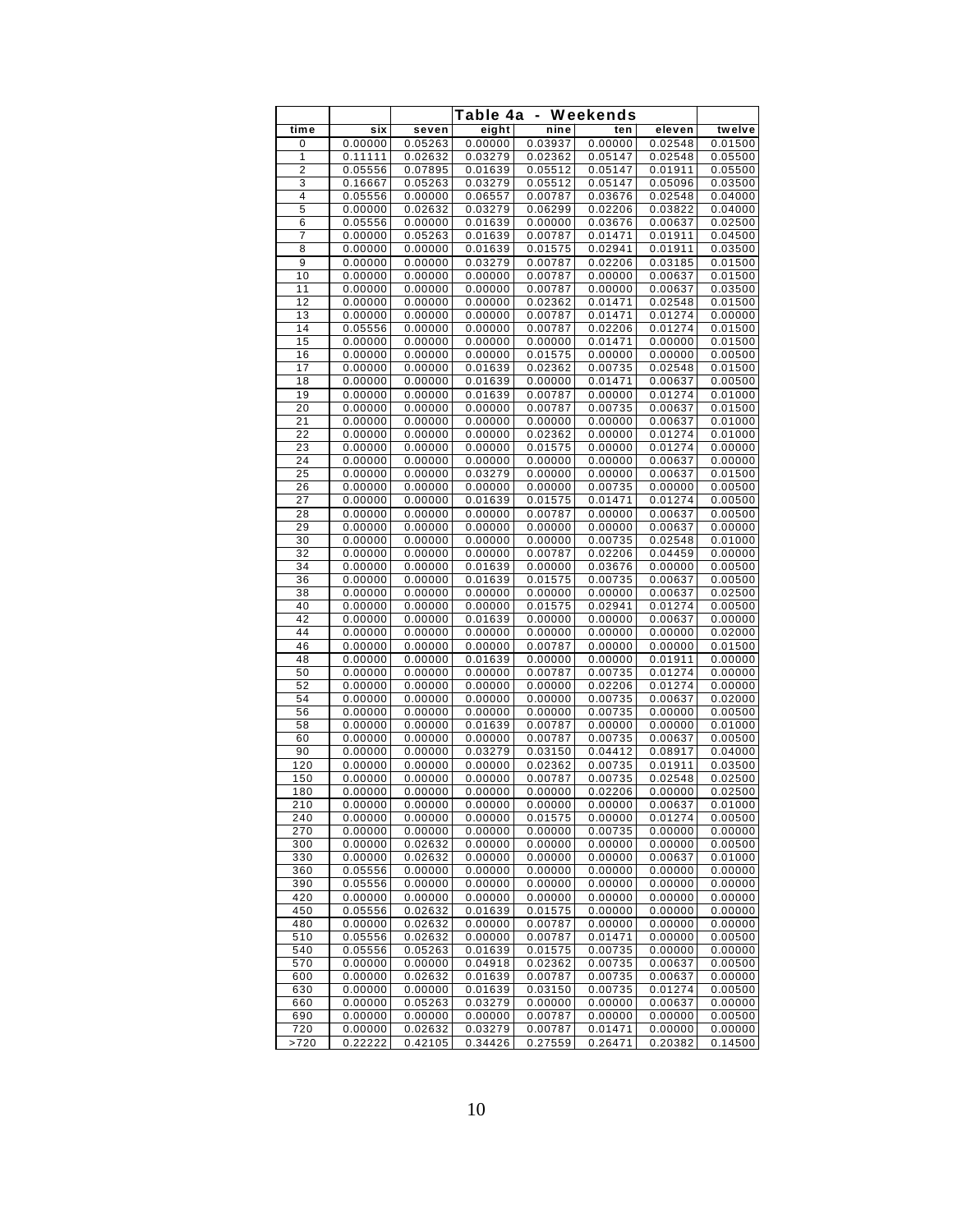|                 |                    |                    | Table 4b<br>Weekends<br>۰ |                    |                    |                    |                    |
|-----------------|--------------------|--------------------|---------------------------|--------------------|--------------------|--------------------|--------------------|
| time            | thirteen           | fourteen           | fifteen                   | sixteen            | seventeen          | eighteen           | twenty-four        |
| 0               | 0.00699            | 0.03429            | 0.01379                   | 0.00704            | 0.00758            | 0.02542            | 0.01172            |
| 1               | 0.04196            | 0.06286            | 0.06207                   | 0.04225            | 0.02273            | 0.04237            | 0.04297            |
| 2               | 0.05594            | 0.04571            | 0.04828                   | 0.03521            | 0.03788            | 0.05085            | 0.05469            |
| 3               | 0.04196            | 0.02857            | 0.06207                   | 0.04225            | 0.04545            | 0.03390            | 0.04688            |
| 4               | 0.04196            | 0.05143            | 0.02759                   | 0.04225            | 0.03030            | 0.02542            | 0.05078            |
| $\overline{5}$  | 0.01399            | 0.02286            | 0.03448                   | 0.04225            | 0.01515            | 0.00847            | 0.03125            |
| 6               | 0.03497            | 0.01143            | 0.02069                   | 0.02817            | 0.01515            | 0.00000            | 0.02734            |
| 7<br>8          | 0.02098<br>0.00699 | 0.02857<br>0.02857 | 0.01379<br>0.04138        | 0.03521<br>0.02817 | 0.03030<br>0.00758 | 0.03390<br>0.01695 | 0.02344<br>0.00391 |
| 9               | 0.00699            | 0.01714            | 0.03448                   | 0.02817            | 0.03030            | 0.01695            | 0.01563            |
| 10              | 0.01399            | 0.02286            | 0.00690                   | 0.01408            | 0.01515            | 0.01695            | 0.01172            |
| 11              | 0.02797            | 0.00000            | 0.01379                   | 0.00704            | 0.00758            | 0.01695            | 0.01953            |
| 12              | 0.01399            | 0.01143            | 0.00000                   | 0.00704            | 0.00000            | 0.03390            | 0.00000            |
| 13              | 0.02797            | 0.00571            | 0.00690                   | 0.02113            | 0.00758            | 0.00000            | 0.00000            |
| 14              | 0.00000            | 0.00000            | 0.00000                   | 0.01408            | 0.04545            | 0.00847            | 0.00000            |
| 15              | 0.00699            | 0.01714            | 0.00000                   | 0.00000            | 0.03030            | 0.00847            | 0.00000            |
| 16              | 0.00699            | 0.01143            | 0.02069                   | 0.00000            | 0.00758            | 0.00000            | 0.01563            |
| 17              | 0.01399            | 0.00571            | 0.01379                   | 0.00704            | 0.03030            | 0.01695            | 0.00391            |
| 18              | 0.01399            | 0.00571            | 0.01379                   | 0.00704            | 0.00758            | 0.00000            | 0.00781            |
| 19<br>20        | 0.00699<br>0.00699 | 0.03429<br>0.01143 | 0.00000<br>0.00690        | 0.02817<br>0.01408 | 0.00758<br>0.00758 | 0.01695<br>0.00847 | 0.00391<br>0.00391 |
| 21              | 0.00000            | 0.01143            | 0.01379                   | 0.00000            | 0.01515            | 0.00000            | 0.00781            |
| $\overline{22}$ | 0.01399            | 0.00000            | 0.00000                   | 0.00704            | 0.03030            | 0.01695            | 0.00000            |
| 23              | 0.00699            | 0.00571            | 0.00690                   | 0.01408            | 0.00758            | 0.00000            | 0.00391            |
| 24              | 0.00000            | 0.01143            | 0.02069                   | 0.01408            | 0.00758            | 0.00847            | 0.00781            |
| 25              | 0.00000            | 0.00571            | 0.00000                   | 0.02113            | 0.00000            | 0.00000            | 0.00391            |
| 26              | 0.00000            | 0.01143            | 0.00690                   | 0.00000            | 0.00000            | 0.00000            | 0.00000            |
| 27              | 0.01399            | 0.00571            | 0.00000                   | 0.00704            | 0.00000            | 0.00000            | 0.00000            |
| 28              | 0.01399            | 0.00571            | 0.00690                   | 0.01408            | 0.00000            | 0.00847            | 0.00000            |
| 29              | 0.01399            | 0.00571            | 0.00690                   | 0.00000            | 0.00000            | 0.00000            | 0.00781            |
| 30              | 0.01399            | 0.00000            | 0.00000                   | 0.00704            | 0.00000            | 0.00847            | 0.00000            |
| 32<br>34        | 0.00000<br>0.02098 | 0.01143<br>0.01714 | 0.00690<br>0.00690        | 0.02113<br>0.00704 | 0.01515<br>0.00758 | 0.01695<br>0.00847 | 0.00781<br>0.00000 |
| 36              | 0.02098            | 0.01143            | 0.00690                   | 0.00000            | 0.00000            | 0.00847            | 0.00000            |
| 38              | 0.01399            | 0.00000            | 0.02759                   | 0.00704            | 0.00000            | 0.00000            | 0.00391            |
| 40              | 0.00000            | 0.00000            | 0.00690                   | 0.04225            | 0.02273            | 0.00000            | 0.01172            |
| 42              | 0.01399            | 0.01714            | 0.02069                   | 0.01408            | 0.02273            | 0.00000            | 0.00391            |
| 44              | 0.01399            | 0.00000            | 0.00690                   | 0.00000            | 0.01515            | 0.02542            | 0.00391            |
| 46              | 0.01399            | 0.00571            | 0.00690                   | 0.02817            | 0.00758            | 0.01695            | 0.00391            |
| 48              | 0.01399            | 0.01143            | 0.02759                   | 0.00000            | 0.00000            | 0.00000            | 0.00781            |
| 50              | 0.01399            | 0.00571            | 0.00690                   | 0.00000            | 0.02273            | 0.00000            | 0.00391            |
| 52<br>54        | 0.00699<br>0.01399 | 0.01714<br>0.00000 | 0.00690<br>0.01379        | 0.00000<br>0.02113 | 0.00758<br>0.01515 | 0.00847<br>0.00000 | 0.01563<br>0.00391 |
| 56              | 0.00000            | 0.01714            | 0.00690                   | 0.00000            | 0.00000            | 0.02542            | 0.00000            |
| 58              | 0.00000            | 0.00571            | 0.01379                   | 0.02113            | 0.00000            | 0.00000            | 0.00391            |
| 60              | 0.01399            | 0.00000            | 0.00000                   | 0.00000            | 0.01515            | 0.00000            | 0.00391            |
| 90              | 0.06294            | 0.08000            | 0.04138                   | 0.09155            | 0.09091            | 0.09322            | 0.08984            |
| 120             | 0.04895            | 0.04571            | 0.04828                   | 0.04225            | 0.06818            | 0.11864            | 0.05469            |
| 150             | 0.01399            | 0.04000            | 0.04138                   | 0.02817            | 0.03030            | 0.05932            | 0.05469            |
| 180             | 0.03497            | 0.02286            | 0.03448                   | 0.05634            | 0.03030            | 0.01695            | 0.06250            |
| 210             | 0.02098            | 0.00000            | 0.01379                   | 0.00000            | 0.00000            | 0.05085            | 0.05078            |
| 240<br>270      | 0.00699<br>0.00699 | 0.02857<br>0.00000 | 0.02759<br>0.00690        | 0.02113<br>0.02113 | 0.01515<br>0.01515 | 0.01695<br>0.03390 | 0.02734<br>0.03125 |
| 300             | 0.00699            | 0.01143            | 0.01379                   | 0.01408            | 0.01515            | 0.01695            | 0.04688            |
| 330             | 0.00699            | 0.00571            | 0.00000                   | 0.00704            | 0.04545            | 0.00847            | 0.00391            |
| 360             | 0.00699            | 0.00000            | 0.00000                   | 0.00000            | 0.03030            | 0.00000            | 0.00781            |
| 390             | 0.00000            | 0.00000            | 0.00000                   | 0.00000            | 0.00000            | 0.00000            | 0.01563            |
| 420             | 0.00000            | 0.00000            | 0.00000                   | 0.00000            | 0.01515            | 0.00847            | 0.02344            |
| 450             | 0.00000            | 0.00000            | 0.00000                   | 0.00000            | 0.00000            | 0.00000            | 0.00000            |
| 480             | 0.00000            | 0.01143            | 0.00690                   | 0.01408            | 0.00000            | 0.00000            | 0.00391            |
| 510             | 0.00000            | 0.00571            | 0.00690                   | 0.00704            | 0.00000            | 0.02542            | 0.01953            |
| 540             | 0.00000            | 0.00000            | 0.00690                   | 0.00000            | 0.00758            | 0.00000            | 0.00391            |
| 570             | 0.00000            | 0.00571<br>0.00000 | 0.00000                   | 0.00000            | 0.00758            | 0.00847            | 0.00391            |
| 600<br>630      | 0.00000<br>0.00000 | 0.00000            | 0.00000<br>0.00000        | 0.00000<br>0.00000 | 0.00758<br>0.00000 | 0.00000<br>0.00000 | 0.00781<br>0.00781 |
| 660             | 0.00000            | 0.00000            | 0.00690                   | 0.00000            | 0.00000            | 0.00847            | 0.00000            |
| 690             | 0.00000            | 0.00000            | 0.00000                   | 0.00000            | 0.00000            | 0.00000            | 0.00391            |
| 720             | 0.00699            | 0.00571            | 0.00000                   | 0.00000            | 0.00000            | 0.00000            | 0.00000            |
| >720            | 0.12587            | 0.09714            | 0.07586                   | 0.00000            | 0.00000            | 0.00000            | 0.00000            |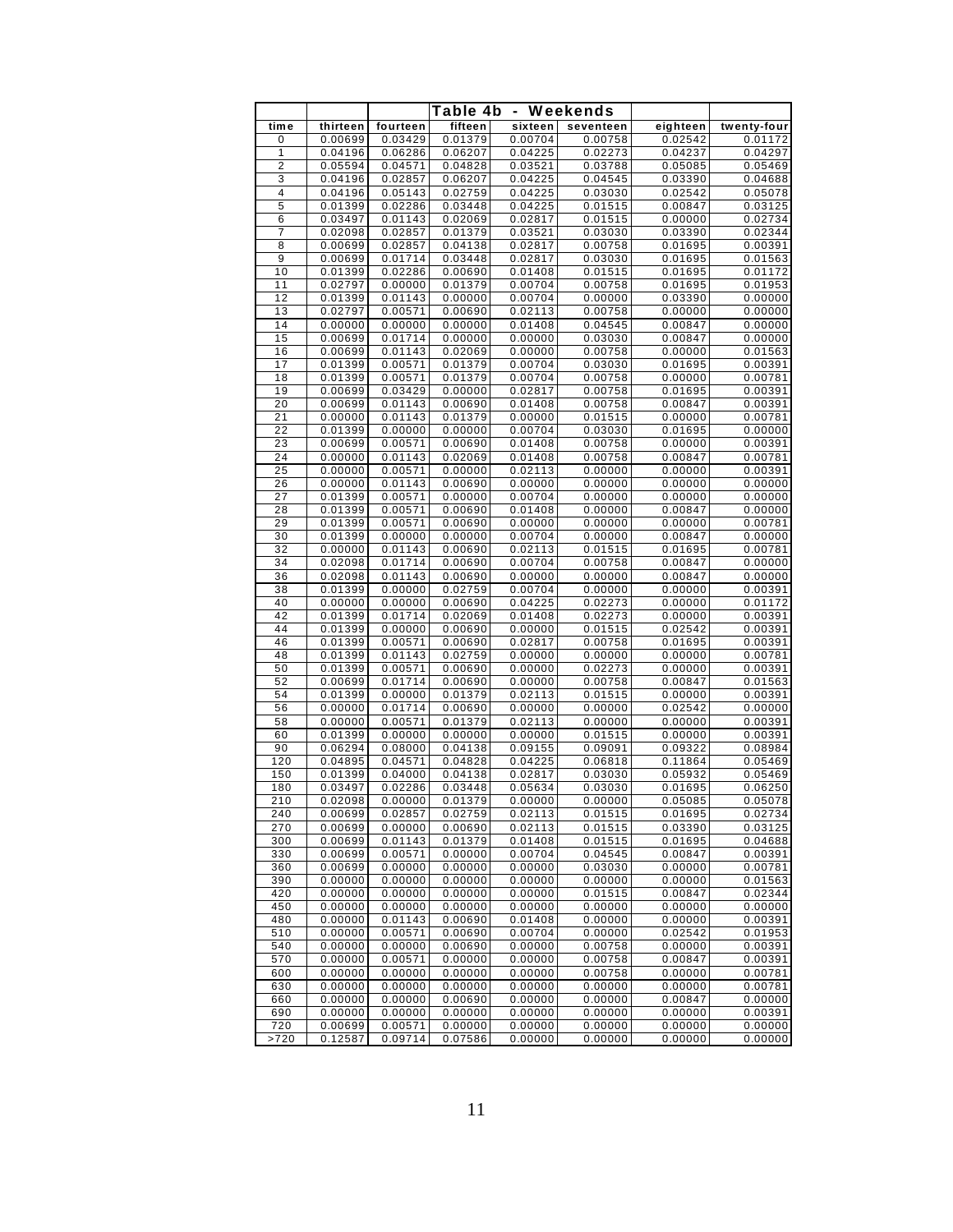

**[Figure 1](#page-2-0) Cumulative Soak Length Distribution for Selected Hourly Groups**